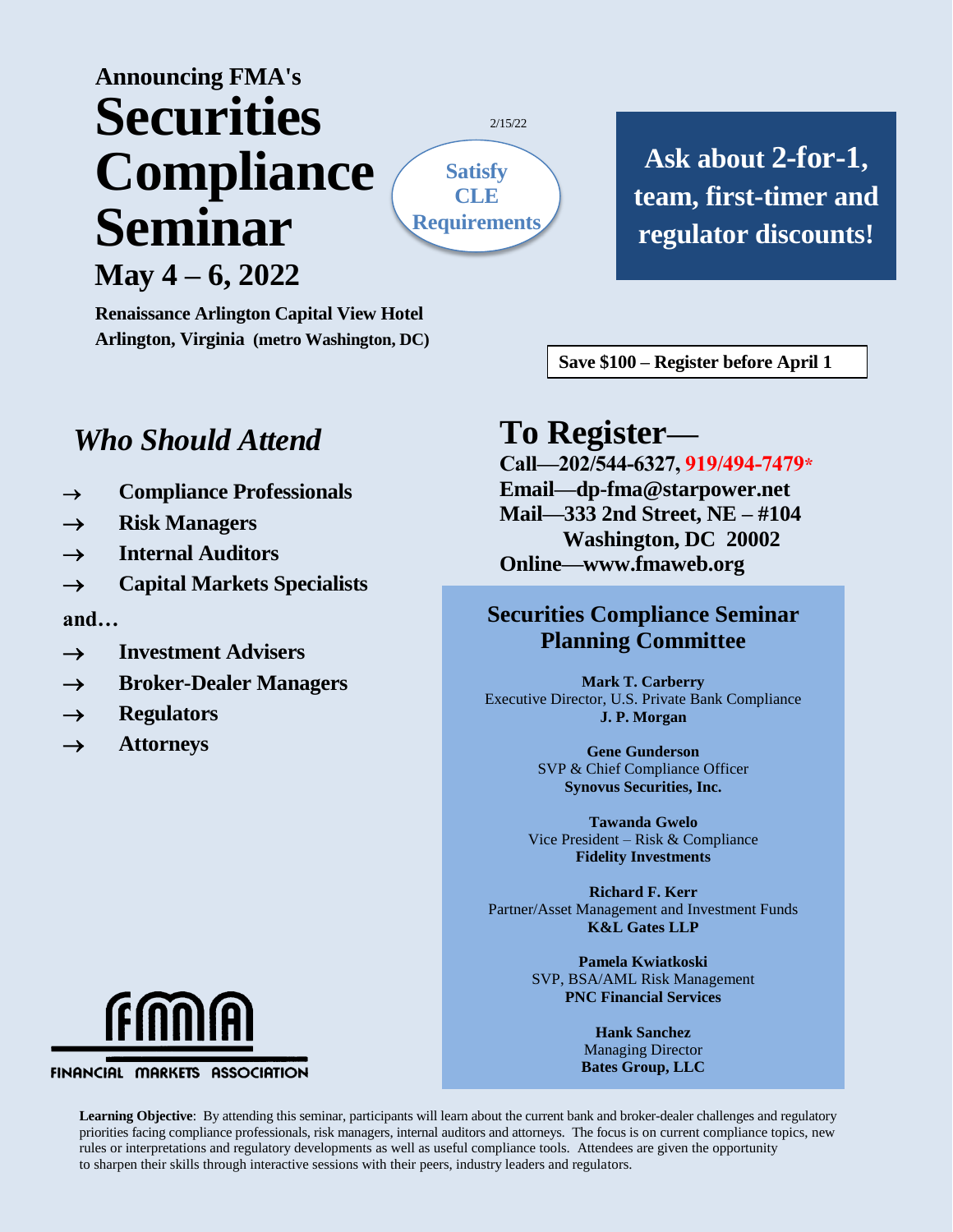## **Wednesday, May 4**

- 11:00 am FMA Registration Desk Opens
- 12:50 pm Welcome and Opening Remarks

#### 1:00 pm **Key 2022 (and Beyond) Legislative and Regulatory Initiatives**

Discuss areas of innovation and the resulting regulatory uncertainty around issues such as cryptocurrency and digital assets; technology and the use of artificial intelligence; and ESG practices and disclosures ■ How can a firm build a compliance framework and governance structure that anticipates and scales to rapid innovation? ■ How can a firm manage regulatory relationships when the regulators' expectations regarding compliance and cooperation are shifting? ■ How do regulators work together to chart a path forward when faced with disruption?

- **Susan Schroeder ■** Partner & Vice-Chair, Securities & Financial Services Department **■ WilmerHale** *(Moderator and Speaker)*
- **Norm Ashkenas ■** Chief Compliance Officer **■ Robinhood Financial**
- **Jessica Hopper ■** Head of Enforcement **■ FINRA**
- **Christina K. McGlosson ■** Director, Compliance Practice Group for the Americas  **Promontory Financial Group, an IBM Company**
- **Michael M. Sullivan ■** Principal **■ KPMG**
- 2:00 pm Networking Break

#### 2:15 pm **Digital Assets Regulation: Where We Are Today**

Review the current state of digital assets regulation, including whether it is a currency, a security, a commodity or something else ■ Explore who should be responsible for digital asset regulation, including discussion of the role the bank regulators, the SEC and CFTC should play  $\blacksquare$  Discuss recent SEC, CFTC and Treasury actions and what they mean for digital assets going forward ■ Consider questions related to specific products including whether registered fund investment in cryptocurrencies will be permitted ■ What is a stablecoin and what will its impacts be on other products?

**Moderator: Richard F. Kerr ■** Partner/Asset Management and Investment Funds ■ **K&L Gates LLP**

- **Alma M. Angotti** Partner, Financial Services, Global Legislative and Regulatory Risk Leader **Cuidehouse**
- **Stephen M. Humenik** Partner **K&L Gates LLP**
- **Gregory E. Xethalis** General Counsel and CCO **Multicoin Capital Management, LLC**
- 3:15 pm Networking Break

#### 3:30 pm **Internal Audit Hot Topics & Emerging Issues/Risks**

Risk vs. reward in assessing businesses and clients ■ People risks, including culture, attrition, and diversity and inclusion  $\blacksquare$  ESG ambitions and risks  $\blacksquare$  Evaluating the effectiveness and sustainability of change programs ■ Keeping up with the pace of change

- **Michael Hastings ■** Advisory Director **■ KPMG** *(Moderator and Speaker)*
- **Daniel J. Johnson ■** Managing Director/Chief Auditor **■ Credit Suisse**
- **Bruce D. Sargent** EVP, Audit Executive Director **Regions Bank**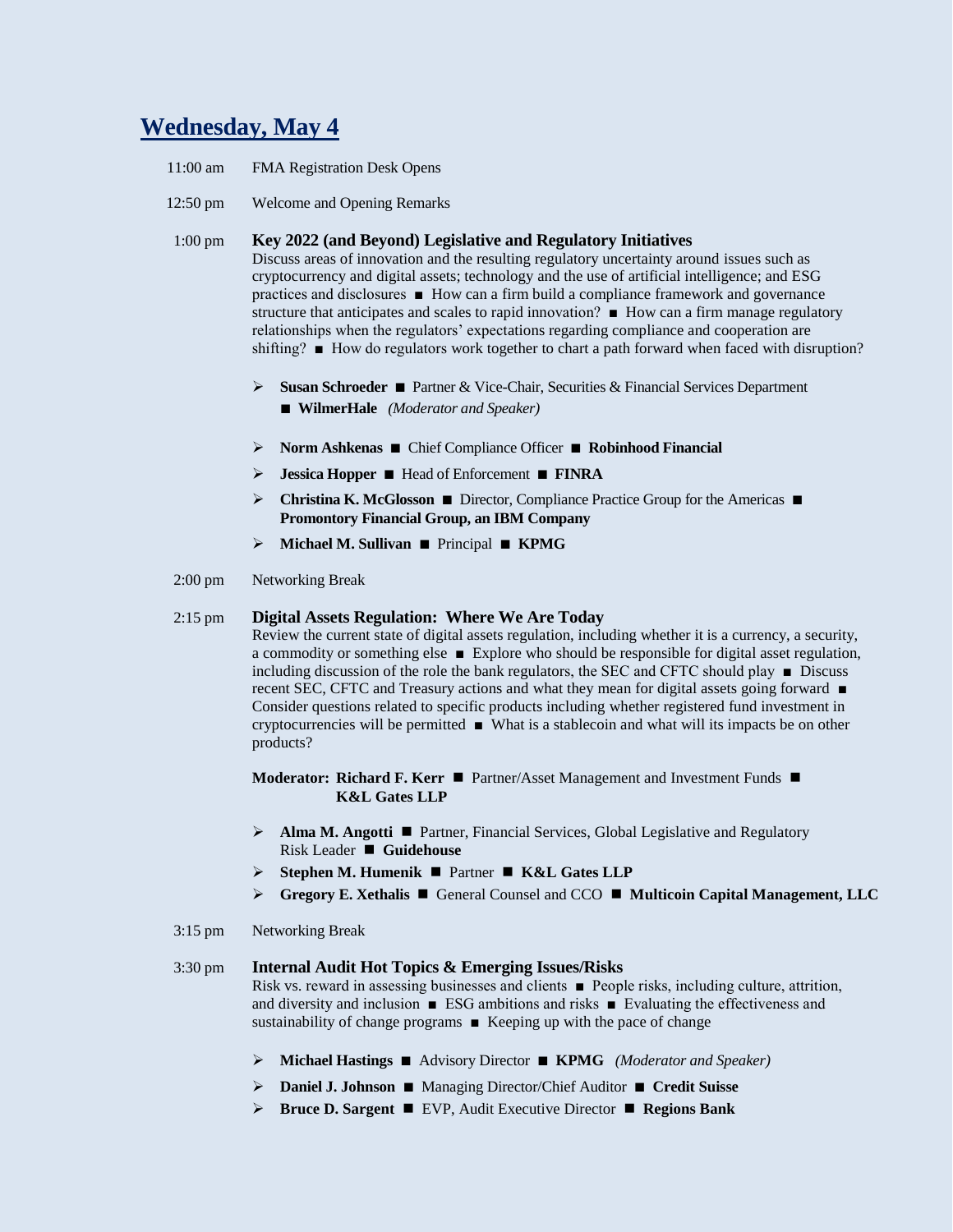4:30 pm Networking Break

#### 4:45 pm **Compliance Issues for Dual Registrants**

Fiduciary/Best Interest processes at point of sale in determining whether a prospect/client is recommended a brokerage account, advisory, or a combo of both ■ Similarities and differences in conduct standards under the Advisers Act vs. Reg BI – Code of Conduct implications; Disclosure obligations ■ Monitoring and supervision procedures for existing clients switching from brokerage to advisory or the reverse ■ Supervisory and oversight structures: benefits/drawbacks of same supervisors for dually registered employees or separate supervisors ■ Compliance Program Construction: benefits/drawbacks of an integrated compliance program or different compliance regimes for each business line ■ How to handle differences in regulatory regimes applicable to broker and adviser

- **Michael Wheatley** VP & Chief Counsel  **Lincoln Financial Group** *(Moderator and Speaker)*
- **Additional Speakers to be Announced**
- 5:45 pm Program Adjourns for the Day
- 6:15 pm Welcoming Reception
- 7:00 pm Group Dinners *(off-site, optional)*

## **Thursday, May 5**

- 7:30 am FMA Registration Desk Opens
- 8:00 am Continental Breakfast

## 8:30 am **Banking Regulatory Forum** Discover what's new for 2022–emerging issues/trends, enforcement updates and examiner priorities ■ Ask questions your boss wants answered **Moderator: Christine A. Docherty** Partner **Nutter McClennen & Fish LLP David J. Stankiewicz** Technical Expert for Asset Management Policy **Office of the Comptroller of the Currency Representative Federal Reserve Board** *(Invited)* **Representative Federal Deposit Insurance Corporation** *(Invited)* 9:30 am Networking Break 9:45 am **Broker-Dealer Regulatory and Compliance Challenges** Review current Reg BI, Form CRS developments ■ Explore state of play regarding state

fiduciary legislation ■ Analyze potential regulatory and compliance framework responses to "gamification" and digital engagement practices in retail stock trading ■ Discuss regulatory and compliance concerns regarding best execution and payment for order flow ■ Highlight points of emphasis from "2022 Report on FINRA's Examination and Risk Monitoring Program"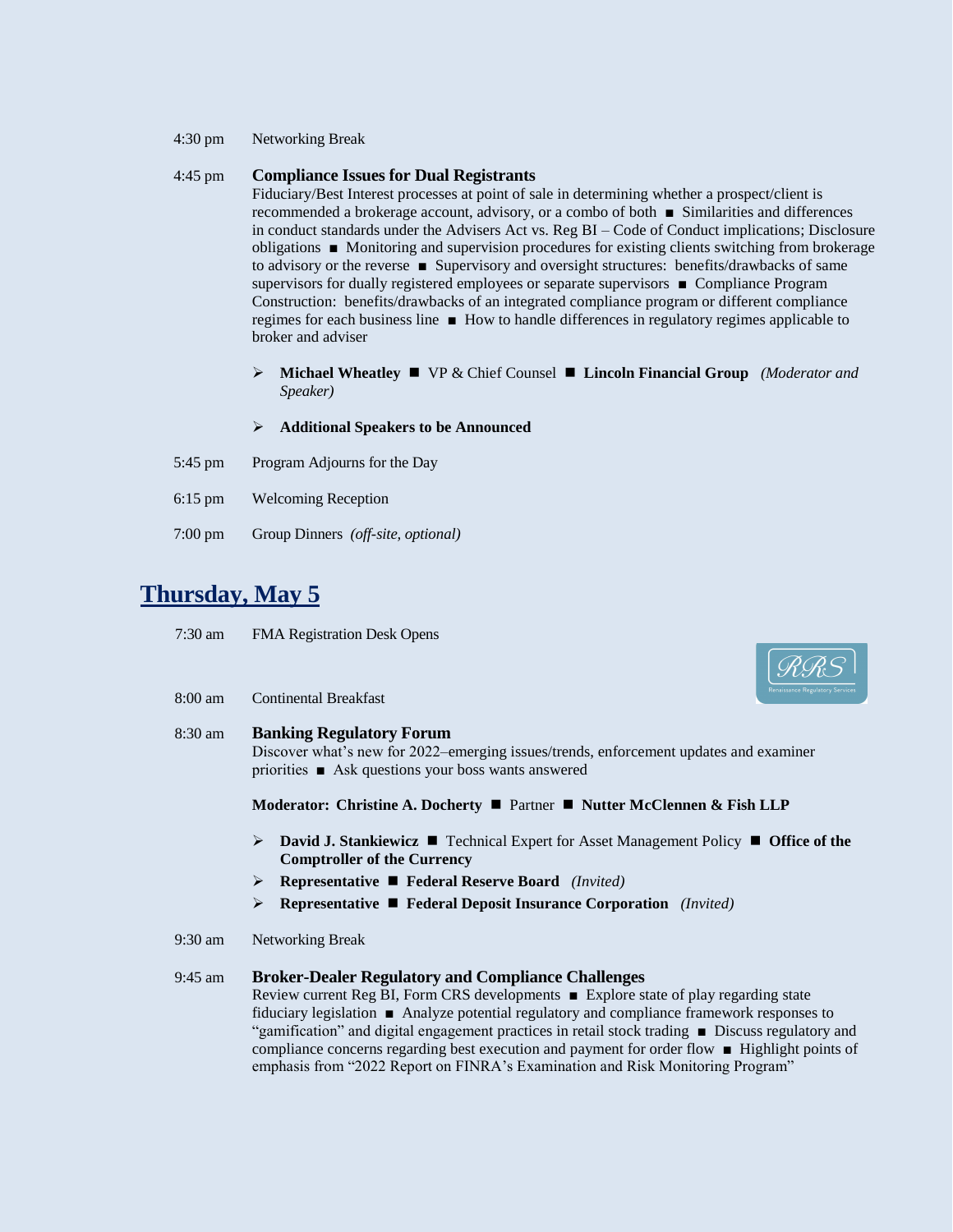**Moderator: Mark T. Carberry** ■ Executive Director, U.S. Private Bank Compliance ■ **J.P. Morgan**

- **Susan Schroeder ■** Partner & Vice-Chair, Securities & Financial Services Department **■ WilmerHale**
- **Additional Speakers to be Announced**
- 10:45 am Networking Break

#### 11:00 am **BSA/AML/OFAC Sanctions**

AML Act of 2020 ■ New Age Analytics to combat financial crime ■ AML for federally regulated Investment Advisors ■ FINCEN amendments to CDD ■ Sanctions Compliance

**Moderator: Pamela Kwiatkoski** SVP, BSA/AML Risk Management **PNC Financial Services**

- **Zachary Goldman**  Partner **WilmerHale**
- **Joe Hill Jr.** VP, AML Sanctions Group Manager **PNC Financial Services**
- **►** Samantha Welch **■** Partner/Global Investigations and Compliance Guidehouse
- 12:00 pm Luncheon *(on your own)*

#### 1:15 pm **Changing Landscape of Access to Private Markets & Alt Investments**

Present and growing demand for access to alternative investments such as private debt, private equity, hedge funds, etc. and what's included in the alt investment universe ■ Current regulatory frame work and investor qualifications/limitation in having access to private markets ■ Possible changes to investor access to private markets ■ Considerations for firms when exploring and/or offering access to private markets

#### **Moderator: Tawanda Gwelo ■** Vice President – Risk & Compliance ■ Fidelity Investments

- **Gene Gunderson** SVP & Chief Compliance Officer **Synovus Securities, Inc.**
- **Representative iCapital Network** *(Invited)*
- **Additional Speakers to be Announced**
- 2:15 pm Networking Break
- 2:30 pm **Current Challenges in the Use of Social Media and Electronic Communications** Review current developments in regulation of the use of social media in investment adviser and broker-dealer marketing ■ Discuss challenges faced by firms in maintaining books and records related to electronic communications ■ Highlight industry best practices for approving electronic communications applications ■ Review lessons learned from recent SEC enforcement activity

**Moderator: Richard F. Kerr** ■ Partner/Asset Management and Investment Funds ■ **K&L Gates LLP**

- **Marguerite W. Laurent** Partner **K&L Gates LLP**
- **Additional Speakers to be Announced**
- 3:30 pm Networking Break
- 3:45 pm **Crypto and Digital Assets - AML and BSA/OFAC Fraud Implications** SEC proposal re: "communication protocol systems"■FinCEN rulemaking and KYC/CIP for cryptocurrency platforms that qualify as "financial institutions" under BSA ■ Cryptocurrencybased funds 1933 Act vs. 1940 Act protections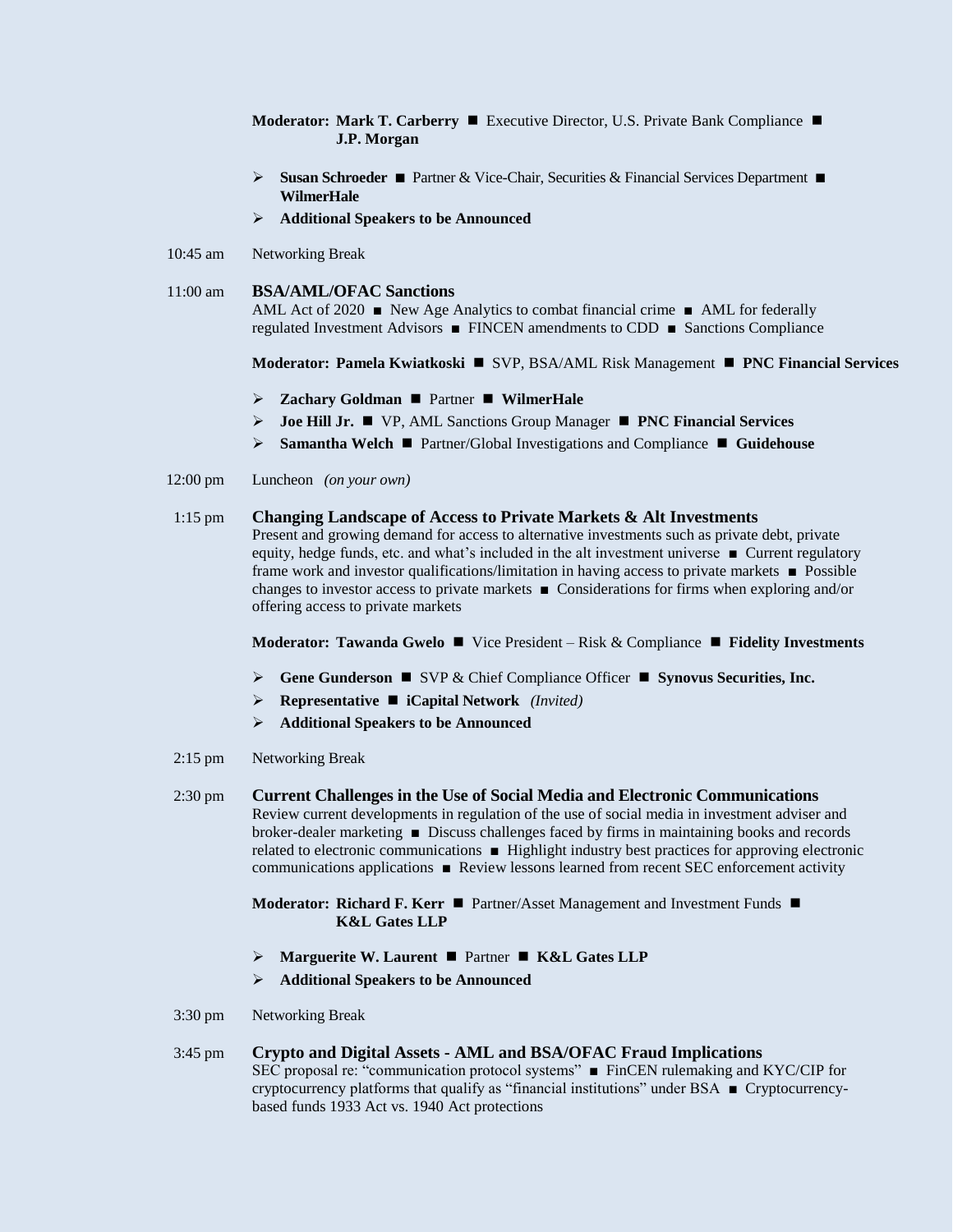#### **Moderator: Hank Sanchez** ■ Managing Director ■ Bates Group, LLC

- **Rhonda Davis, JD, CAMS, CFE ■** Managing Director **■ Bates Group, LLC**
- **Ben Marzouk ■** Partner **■ Eversheds Sutherland (US) LLP**
- 4:45 pm Program Adjourns for the Day
- 6:00 pm Group Dinners *(off-site, optional)*

## **Friday, May 6**

- 7:30 am FMA Registration Desk Opens
- 8:00 am Continental Breakfast

8:30 am **Securities Regulatory Forum** Learn about 2022 SEC and FINRA examination priorities and emerging issues ■ Hot topics such as Reg BI and remote inspections ■ MSRB's strategic plan, retrospective rule review, and changes to EMMA

- **Cynthia Friedlander ■** Senior Director/Fixed Income Regulation **■ FINRA** *(Moderator & Speaker)*
- **►** Stephanie Fischer Bennett Supervisory Attorney Advisor U.S. Securities and Exchange **Commission**
- **David C. Hodapp** Director, Market Regulation **Municipal Securities Rulemaking Board**
- **Donald K. Litteau ■** Director/Office of Exams and Risk Monitoring Standards **■ FINRA**
- **Katherine Monahan** Exam Manager  **U.S. Securities and Exchange Commission**
- 9:45 am Networking Break

#### 10:00 am **Elder and Vulnerable Adult Financial Exploitation**

Discuss state regulatory law trends, guidelines, and mandatory reporting requirements ■ Discuss working with Adult Protective Services – how firms can assist adult protective services, information feedback between firms and agencies, and variations in processes and scope among such agencies ■ Explore FINRA findings of the FINRA Foundation study on victimization, FINRA Senior Helpline trends, and trusted contacts ■ Discuss Compliance Program best practices ■ Training and education for firms

**Moderator: Louis Dempsey, CRCP, CSCP, CAMS ■ President ■ Renaissance Regulatory Services, Inc.**

- **Brooke Hickman ■** Director, Vulnerable Adults and Seniors Team **■ FINRA**
- **Kendra Kuehn, MSW ■** Policy Analyst **■ National Adult Protective Services Association**
- **Representative Florida Office of Financial Regulation** *(Invited)*

11:00 am Program Adjourns

*All sessions are closed to the press. ■ Audio & video recording of all sessions is prohibited. FMA reserves the right to amend program content without prior notification.*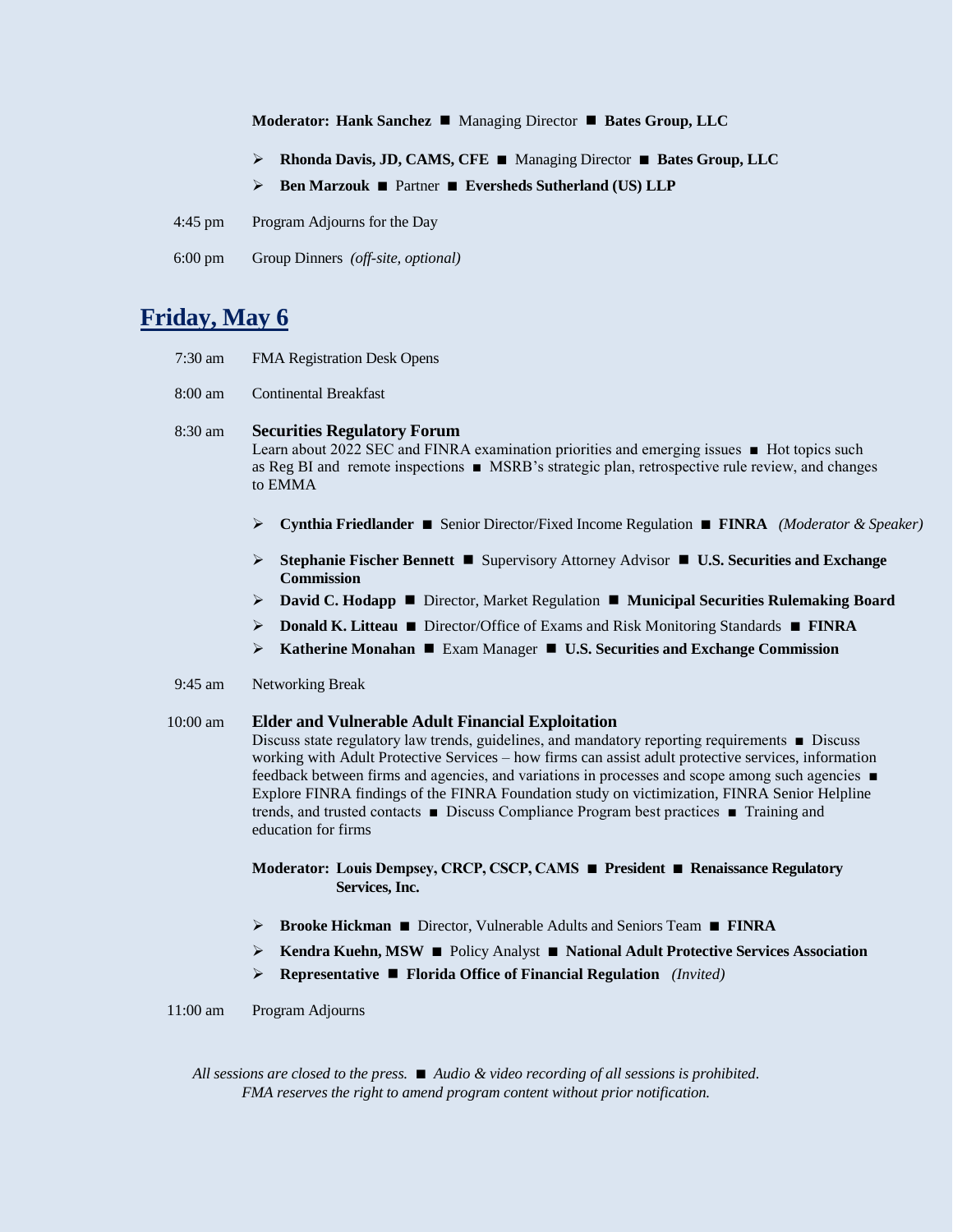**Continuing Legal Education:** CLE accreditation regulations vary from state to state. In past years, this program has been approved for CLE credits in numerous jurisdictions. When registering, indicate your interest in obtaining CLE and FMA will: 1) provide supplemental materials for the attorney to submit the CLE application (if the application fee for the sponsor to submit is greater than for the attorney); or 2) prepare and send in the application form(s) in the state(s) of your choice. Ask Dorcas Pearce for details. State filing fees may be assessed to the individual(s). At this time, approximately **12.0** CLE hours are projected in 60-minute states; **14.5** CLE hours in 50-minute states (depending on if the state rounds up or down to the nearest tenth, half or quarter point).

**Additional accreditations, such as CPE (among others)**: FMA's educational programs are designed to fulfill the continuing education needs of professionals in the financial services industry. Contact Dorcas Pearce at 202/544-6327 o[r dp-fma@starpower.net](mailto:dp-fma@starpower.net) for more information. She will assist you in filing applications in the individual states.

# **Seminar Sponsor**